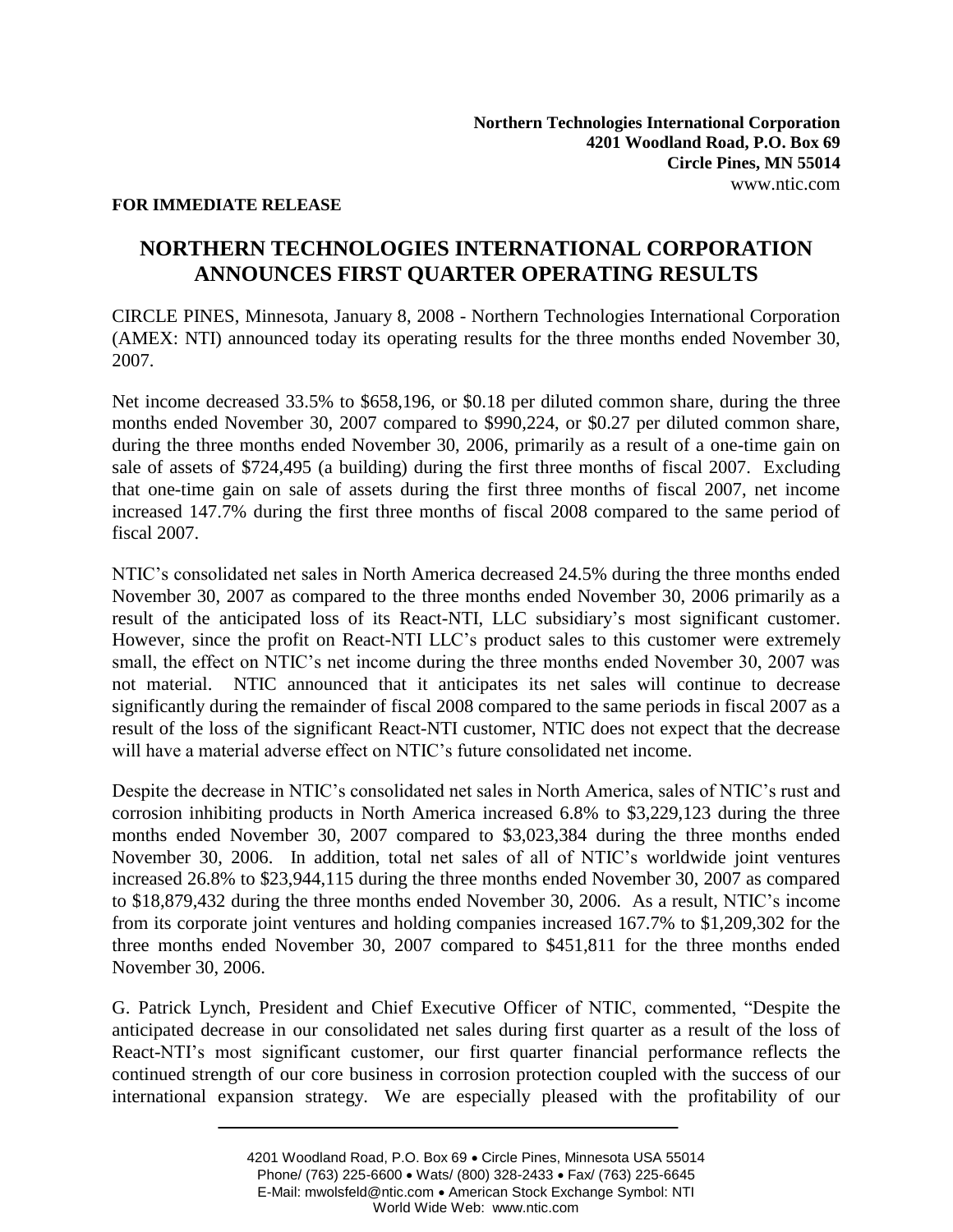worldwide joint ventures, and hope to increase future profitability with our new Natur-Tec™ (biodegradable plastic) products and Polymer Energy™ (waste-plastic to oil conversion) machines, which we have just launched in several countries. We are also hopeful that the entry of our corrosion protection products into the oil and gas market will be well received."

As previously announced, in an effort to increase net sales, NTIC is in the process of expanding its range of corrosion inhibiting technologies to include solutions targeted at the oil and gas industry and its product line to include biodegradable and compostable plastics and machinery that converts waste plastics back into diesel, gasoline and mid-distillates. During fiscal 2008, NTIC expects to invest in aggregate between \$2,800,000 and \$3,200,000 in additional research and development and marketing efforts and resources into these emerging businesses, product lines and markets.

NTIC's working capital was \$3,840,057, including \$125,630 in cash and cash equivalents, compared to working capital of \$3,788,777, including \$244,499 in cash and cash equivalents, as of August 31, 2007.

|                                                                          | November 30,<br>2007 | November 30,<br>2006 |
|--------------------------------------------------------------------------|----------------------|----------------------|
| <b>NORTH AMERICAN OPERATIONS:</b>                                        |                      |                      |
| Net sales                                                                | \$3,485,585          | \$4,617,374          |
| Cost of sales                                                            | 2,093,691            | 2,945,055            |
| Gross profit                                                             | 1.391.894            | 1,672,319            |
| Operating expenses:                                                      | 1,865,069            | 1,676,962            |
| NORTH AMERICAN OPERATING LOSS                                            | (473, 175)           | (4,643)              |
| INCOME FROM ALL CORPORATE JOINT<br><b>VENTURES AND HOLDING COMPANIES</b> | 1,209,302            | 451,811              |
| <b>INTEREST INCOME</b>                                                   | 495                  | 935                  |
| <b>INTEREST EXPENSE</b>                                                  | (31,523)             | (42, 881)            |
| <b>OTHER INCOME</b>                                                      | 7,930                | 2,093                |
| <b>GAIN ON SALE OF ASSETS</b>                                            | 1,529                | 724,495              |
| <b>MINORITY INTEREST</b>                                                 | 21,638               | (9,586)              |
| INCOME BEFORE INCOME TAX EXPENSE                                         | 736,196              | 1,122,224            |
| <b>INCOME TAX EXPENSE</b>                                                | 78,000               | 132,000              |
| <b>NET INCOME</b>                                                        | \$658,196            | \$990,224            |
| NET INCOME PER COMMON SHARE:                                             |                      |                      |
| <b>Basic</b>                                                             | \$0.18               | \$0.27               |
| Diluted                                                                  | \$0.18               | \$0.27               |
| WEIGHTED AVERAGE COMMON SHARES<br><b>ASSUMED OUTSTANDING:</b>            |                      |                      |
| <b>Basic</b>                                                             | 3,692,153            | 3,624,314            |
| Diluted                                                                  | 3,734,102            | 3,668,095            |
|                                                                          |                      |                      |

### **NORTHERN TECHNOLOGIES INTERNATIONAL CORPORATION AND SUBSIDIARIES**

4201 Woodland Road, P.O. Box 69 Circle Pines, Minnesota USA 55014 Phone/ (763) 225-6600 · Wats/ (800) 328-2433 · Fax/ (763) 225-6645 E-Mail: mwolsfeld@ntic.com . American Stock Exchange Symbol: NTI World Wide Web: www.ntic.com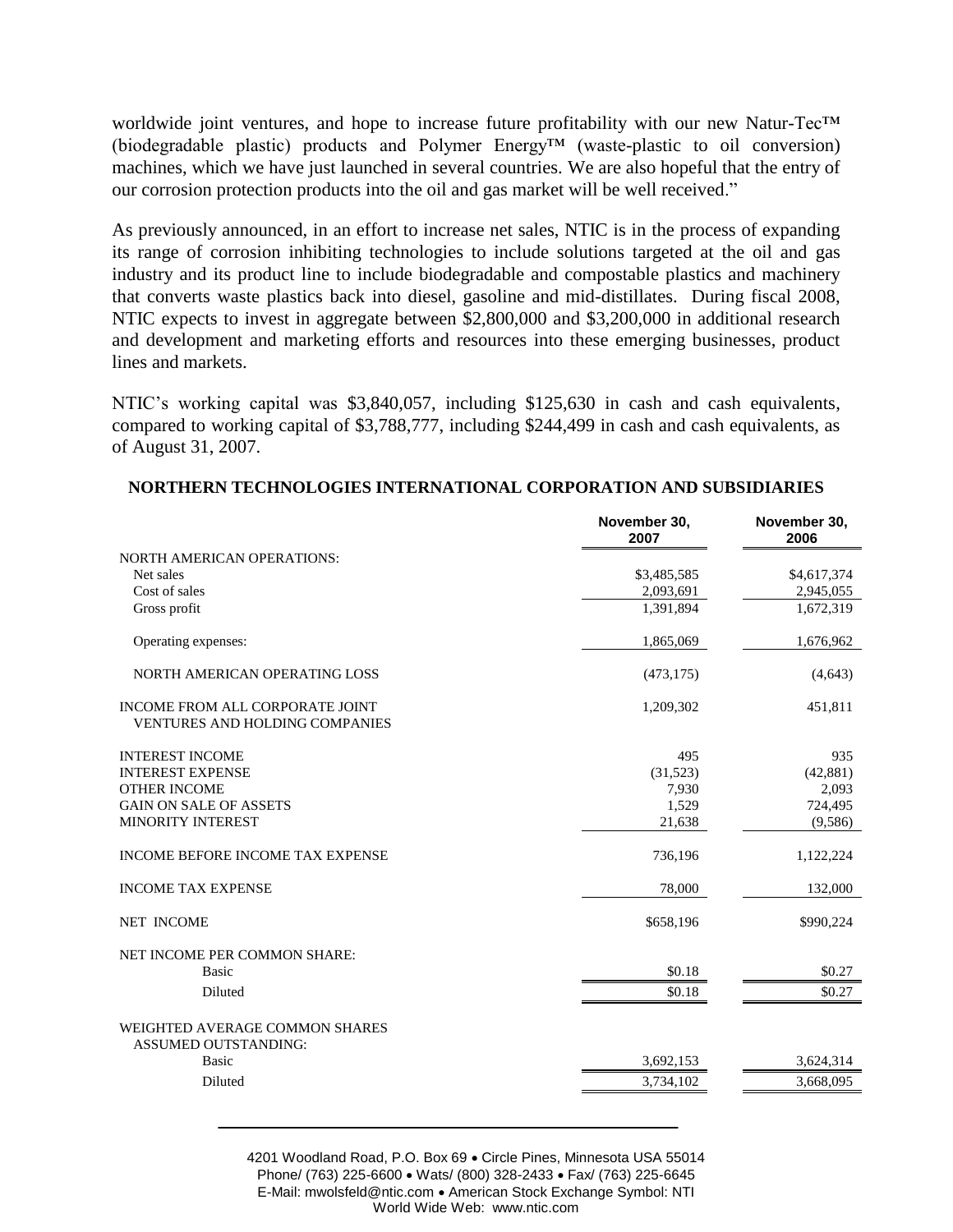Composite financial information from the audited and unaudited financial statements of the Company's joint ventures carried on the equity basis is summarized as follows:

|                                                                                                | November 30.<br>2007 | August 31,<br>2007   |
|------------------------------------------------------------------------------------------------|----------------------|----------------------|
| Current assets                                                                                 | \$48,001,145         | \$42,767,569         |
| Total assets                                                                                   | 54,939,063           | 49, 312, 491         |
| Current liabilities                                                                            | 17, 167, 450         | 14,939,496           |
| Noncurrent liabilities                                                                         | 5,564,480            | 4,971,199            |
| Joint ventures' equity                                                                         | 32, 207, 133         | 29,401,796           |
| Northern Technologies International Corporation's share of Corporate<br>Joint Ventures' equity | \$15,240,974         | \$13,602,842         |
|                                                                                                | November 30,<br>2007 | November 30,<br>2006 |
| Net sales                                                                                      | \$23,944,115         | \$18,879,432         |
| Gross profit                                                                                   | 11,009,748           | 9,068,677            |
| Net income<br>Northern Technologies International Corporation's share of equity in income      | 1,697,769            | 1,624,028            |
| of Corporate Joint Ventures                                                                    | \$1,054,682          | \$635, 219           |

#### **Use of Non-GAAP Financial Measures**

In addition to financial measures prepared in accordance with generally accepted accounting principles (GAAP), NTIC uses certain non-GAAP financial measures. In this release, NTIC uses the non-GAAP financial measure, net income, excluding the one-time gain on sale of assets during the first three months of fiscal 2007. NTIC uses non-GAAP financial measures as supplemental measures of performance and believes these measures facilitate operating performance comparisons from period to period and company to company by factoring out potential differences caused by non-recurring, unusual or infrequent charges not related to NTIC's regular, ongoing business, variations in capital structure, tax positions, depreciation, noncash charges and certain large and unpredictable charges. NTIC also believes that the presentation of certain non-GAAP financial measures provide useful information to investors in evaluating the company's operations, period over period. Non-GAAP measures have limitations as analytical tools, and should not be considered in isolation, or as a substitute for analysis of the company's results as reported under GAAP. When analyzing NTIC's operating performance, investors should not consider NTIC's net income, excluding the one-time gain on sale of assets during the first three months of fiscal 2007, as a substitute for NTIC's net income prepared in accordance with GAAP. In addition, investors should note that any non-GAAP financial measures used by NTIC may not be the same non-GAAP financial measures, and may not be calculated in the same manner, as that of other companies. Whenever NTIC uses historical non-GAAP financial measures, it provides a reconciliation of the non-GAAP financial measure to the most closely applicable GAAP financial measure. Investors are encouraged to review the related GAAP financial measures and the reconciliation of these non-GAAP financial measures to their most directly comparable GAAP financial measure. A reconciliation of NTIC's net income,

<sup>4201</sup> Woodland Road, P.O. Box 69 Circle Pines, Minnesota USA 55014 Phone/ (763) 225-6600 · Wats/ (800) 328-2433 · Fax/ (763) 225-6645 E-Mail: mwolsfeld@ntic.com • American Stock Exchange Symbol: NTI World Wide Web: www.ntic.com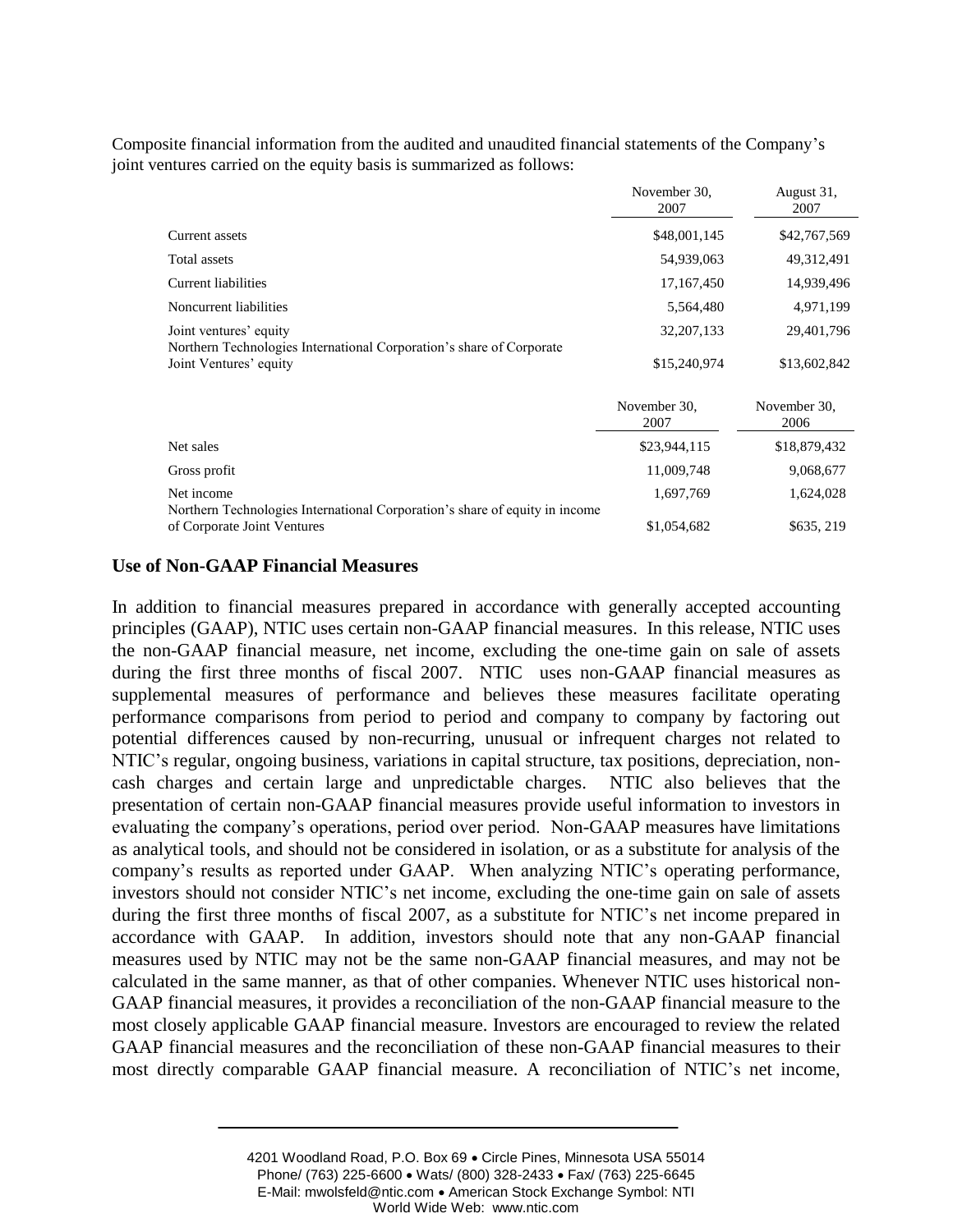excluding the one-time gain on sale of assets during the first three months of fiscal 2007, to NTIC's net income can be found immediately below later in this press release.

### **Reconciliation Between Reported Net Income and Adjusted Net Income**

|                                                  | <b>Three Months Ended</b> |                          |
|--------------------------------------------------|---------------------------|--------------------------|
|                                                  | <b>November 30, 2007</b>  | <b>November 30, 2006</b> |
| Reported Net Income                              | \$842,197                 | \$990,224                |
| Gain on Sale of Building                         | $\overline{\phantom{0}}$  | 724,495                  |
| Adjusted Net Income (non-GAAP financial measure) | \$842,197                 | \$265,729                |

# **About Northern Technologies International Corporation**

Northern Technologies International Corporation focuses on developing, marketing and selling proprietary environmentally responsible materials science based products and technical services directly and via a network of independent distributors, manufacturers' representatives and joint ventures in over 50 countries. In fiscal 2007, over 70% of NTIC's consolidated net sales were derived from the sales of Zerust® rust and corrosion inhibiting packaging products and services to the automotive, electronics, electrical, mechanical, military and retail consumer markets. During this same period, NTIC also received revenues from sales of proprietary new technologies including anti-abrasion ink additives, as well as bio-based sintered metal mold release agents, bio-solvents, bio-emollients, bio-cleaners, bio-lubricants and bio-based and biodegradable plastic packaging.

# **Forward-Looking Statements**

Statements contained in this press release that are not historical information are forward-looking statements as defined within the Private Securities Litigation Reform Act of 1995. Such statements include, but are not limited to, statements about the effects of the loss of a customer on NTIC's consolidated net sales and net income for fiscal 2008, NTIC's effort to increase net sales by expanding the application of its corrosion inhibiting technology into the oil and gas industry and new bioplastics product line including biodegradable and compostable plastics and process technology that converts waste plastics back into diesel, gasoline and mid-distillates, NTIC's expectations regarding the amount of research and development and marketing expenses for fiscal 2008 and such other statements which can be identified by words such as "expect," "anticipate," "estimate," "will," "would," or words of similar meaning and any other statements that are not historical facts. Such forward-looking statements are based upon the current beliefs and expectations of NTIC's management and are inherently subject to risks and uncertainties that could cause actual results to differ materially from those projected or implied. Such potential risks and uncertainties include, but are not limited to, in no particular order: the contraction of the U.S. automobile industry and its adverse effect on the demand for NTIC's Zerust® products, the failure of NTIC to realize any benefits, financial or otherwise, from its efforts to expand the application of its corrosion inhibiting technology into the oil and gas industry and its product line, the difficulties and risks associated with NTIC's international operations and its corporate joint ventures, and NTIC's reliance on its joint ventures for distributions and fees for technical services. More detailed information on these and additional factors which could affect NTIC's